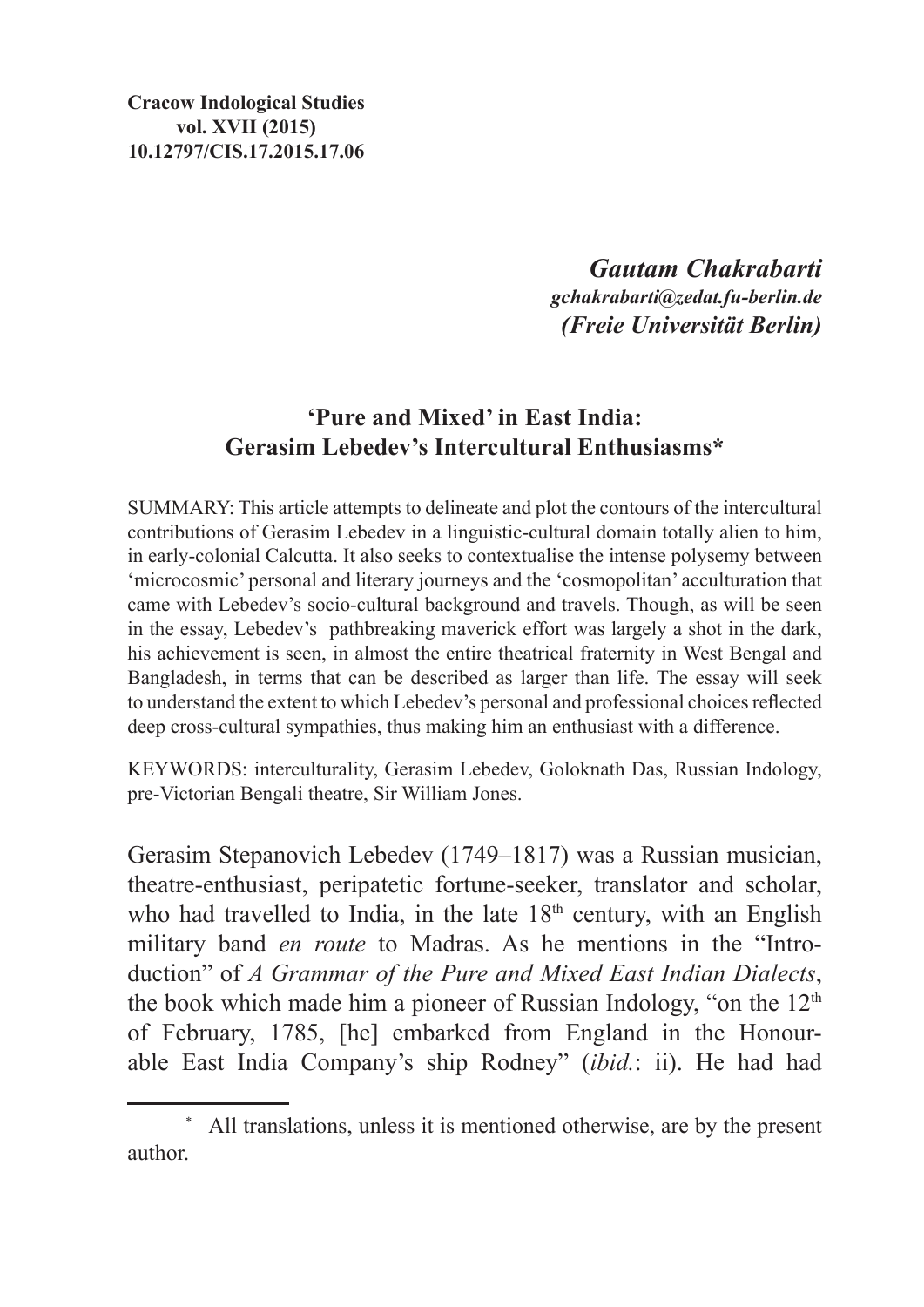a checkered and colourful early life, in Russia and Europe, and had set up the first modern Bengali theatre in Calcutta and even freely adapted two European plays, Molière's *L'Amour Médecin* and Richard Paul Jodrell's *The Disguise*, with the help of his Bengali tutor Goloknath Das in 1795–6. In this venture, he was of a pioneering, nearly unique significance, followed as he was by the denizens of a culturally-hybrid tapestry of 'progressive' somewhat arriviste Bengali intellectual life. These prominent members of the burgeoning Bengali intelligentsia, largely, though not entirely, composed of absentee landlords and/or merchant-princes, who had made their money and thus acquired their high status during and/or due to the ascendance of the English East India Company and, chiefly, Lord Cornwallis's Permanent Settlement  $(1793)$ , constituted an interstitial network in which competing and, occasionally, dissonant constellations of identity and "fields of belonging"2 were merged. They were, later on in the nineteenth century, to perform Shakespearean plays at David Hare's school,<sup>3</sup>

<sup>1</sup> The so-called Permanent Settlement (of Bengal) was a *modus vivendi* which was reached between the English East India Company and the landlords of the British province of Bengal in 1793 as a part of the overall framework of legal reforms that was named after Charles, then Earl of Cornwallis. Due to the shift in landholding mechanisms and the class character of the new landed gentry, a new social segment of 'absentee landlords' (as they could afford to and would largely be absent from their estates) arose. They would partake of the 'refined' and 'cultured' life of the metropolitan centres—in this case, primarily Calcutta—while deputies with plenipotentiary powers would be managing their estates.<br><sup>2</sup> This phrase is taken from the title of Baden Offord's "Mapping"

the Rainbow Region: Fields of Belonging and Sites of Confluence", *Transformations* No. 2 (March 2002), p.1; *cf.*, www.transformationsjournal.org/ journal/issue\_02/pdf/offord.pdf, accessed 02.10.2015. 3 David Hare (1775–1842) was a Scottish horologist, who had

come to India in 1800 for professional reasons but went on to become one of the most loved and respected educationists, social reformers and philanthropists in early-colonial Calcutta. He was instrumental in the setting up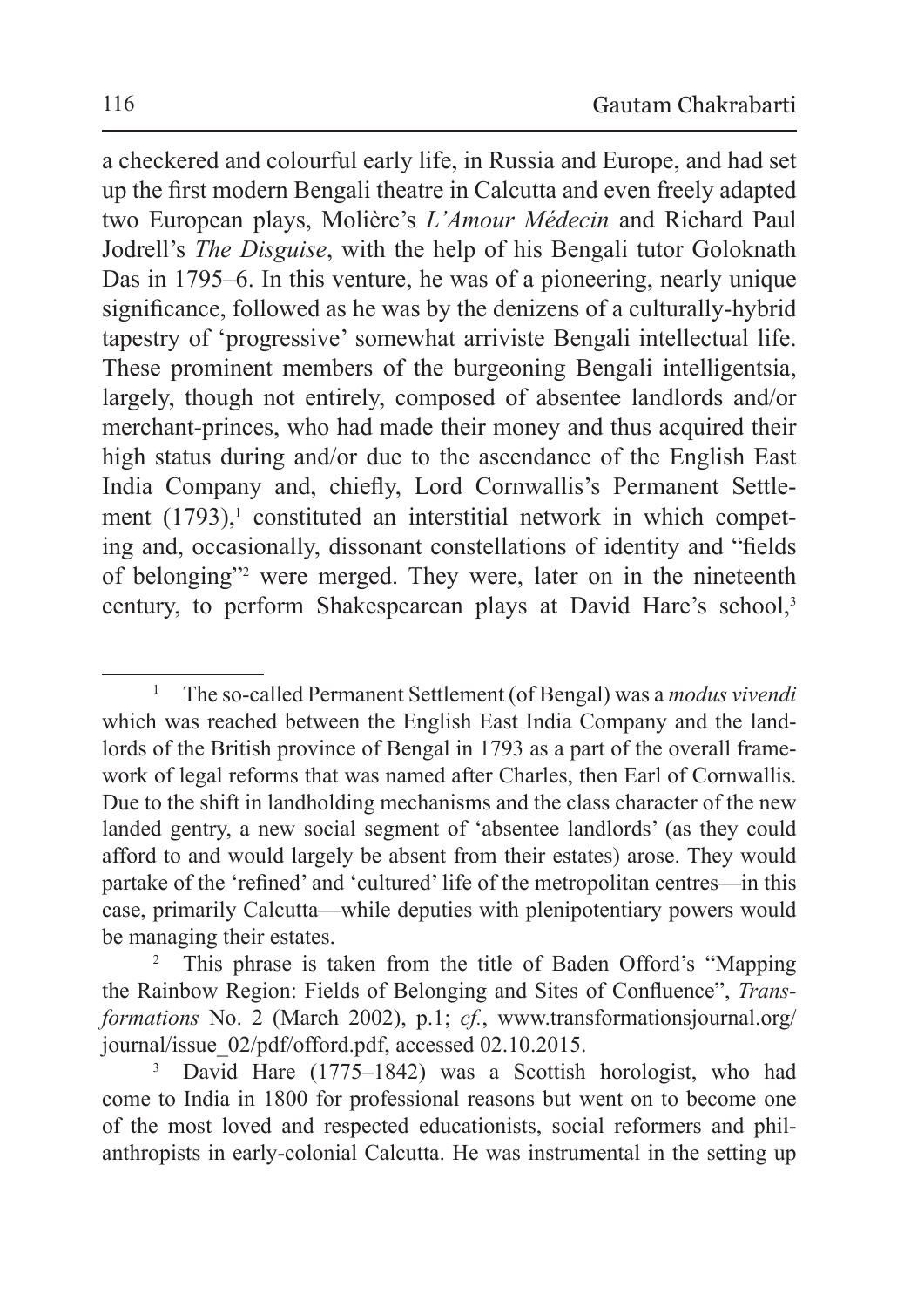the Oriental Seminary<sup>4</sup> and the Hindu College,<sup>5</sup> and even set up the first substantial indigenously-funded and locally-managed Bengali theatre in Belgāchiā, a northern suburb of metropolitan Calcutta.

There came to exist, within the span of a few decades in the late-seventeenth and early-eighteenth centuries, in an increasingly English-dominated Bengal, new negotiations between societal and political identities that were to set up, among other 'nation-building' projects, the indigenous stage, represented by institutions such as the above-mentioned Belgāchiā Theatre. Thus, there emerged in early-colonial Calcutta a ferment of momentous cross-cultural intellectual experimentation and innovation, which would go on to impact socio-political constellations in the entire Indian Subcontinent. The Bengali intellectual of the late-eighteenth and early-nineteenth centuries, like her/his early-20<sup>th</sup> century counterparts, was "an avid consumer of socio-cultural Anglophilia [, which] was not only limited to the consumption of Anglo-European canonical literature but extended to the domains of popular culture, cuisine, modes of socialisation, intellectual priorities, political and cultural organisation, sports and recreation and even social and religious reform" (Chakrabarti 2012: 256). As Dipesh Chakrabarty observes, in the 2007-Preface

of a number of modern schools, which imparted 'western' education, one of which is named after him, and the Hindu College.

The Oriental Seminary, founded in 1829, was the first privately-managed, non-denominational school for Hindu (*cf.*: Kopf 1979: 49) children in Calcutta. The other famous educational institutions dating back to this period were all either under the management of Christian missionaries or regulated by the Government. The founder was a renowned educationist and philanthropist, named Gour Mohan Addy.

<sup>&</sup>lt;sup>5</sup> The Hindu (renamed Presidency from 1855) College, now the Presidency University, is one of the oldest institutions of Europhone higher education in South Asia, having been set up in 1817 by Raja Ram Mohan Roy, the Bengali social reformer and founder of the unitarian socio-religious movement called the Brāhmo Samāj, and other members of the emerging Indian societal-cultural elite of Calcutta.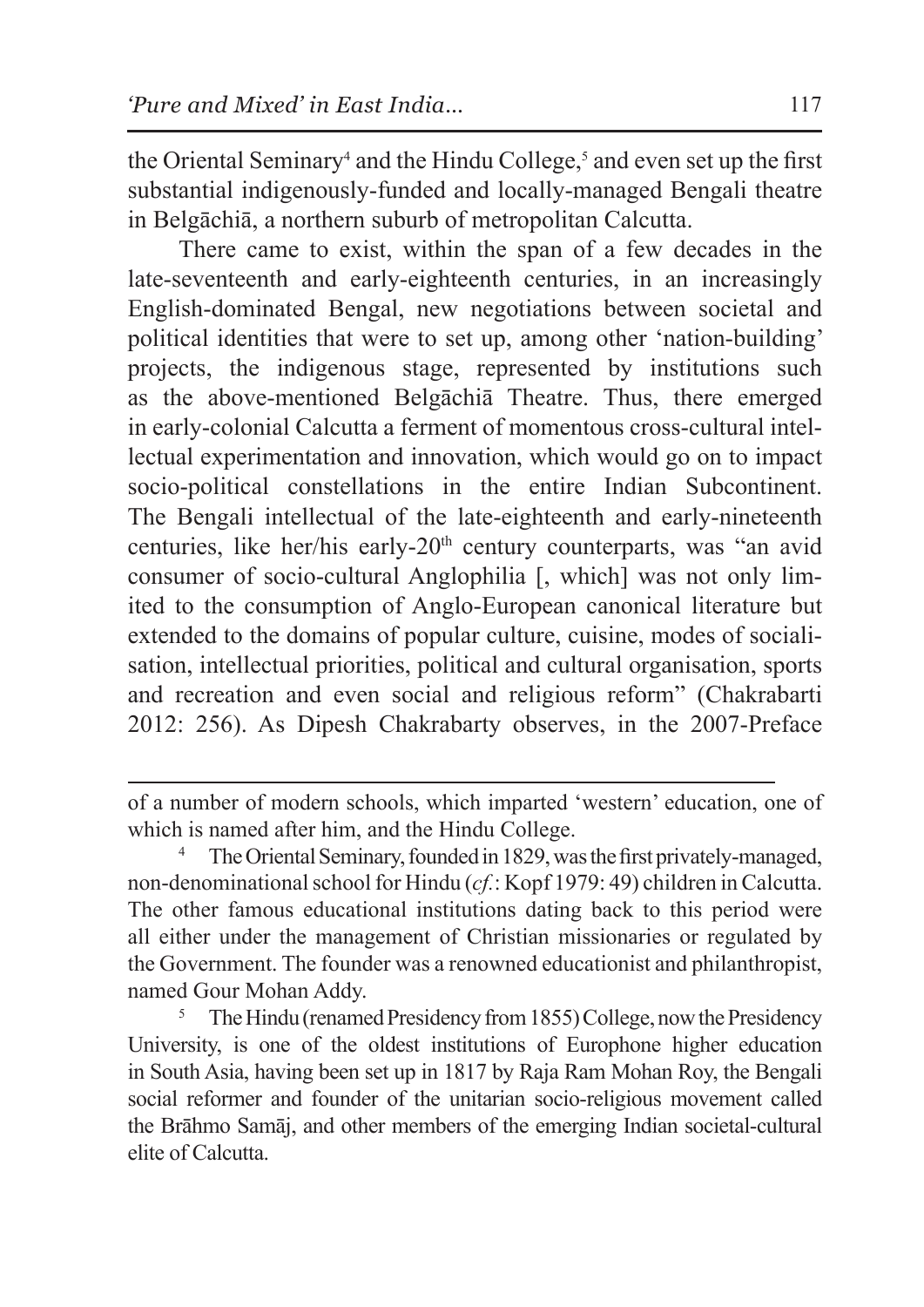of *Provincializing Europe*, about growing up in mid-twentieth century Calcutta, a process that does seem to have been a function of the socio- -cultural negotiations and cognitive-noetic choices imposed by nearly two centuries of colonisation, "[t]he legacy of Europe—of British colonial rule for that is how Europe came into our lives—was everywhere" (Chakrabarty 2008: x).

This article will attempt to locate and map the contours of this Europhone 'cultural net', through, in this case, the transcultural contributions of Gerasim Lebedev in a linguistic-cultural field totally foreign to him, and contextualise the intense polysemy between 'local' Bengali personal and literary journeys and the 'cosmopolitan' acculturation that came with Lebedev's socio-cultural background and travels. Though, as will be seen in the following pages, Lebedev's pathbreaking effort was largely a shot in the dark, his achievement is seen, in almost<sup>6</sup> the entire theatrical fraternity in West Bengal and Bangladesh, "as the founder of the first Bengali theatre" (Senelick 2012: 20). In fact, not only is he remembered through the normal routine of road-naming—the "Herāsim Lebedeff Saraṇi [Street]" in Central Calcutta—but, "[r]effering to the date in 1795 when Lebedev's theatre offered its first public performance, [the cultural historian Krishna Dutta] proclaimed in true spread-eagle style, '27 November remains in the history of Indian culture a symbol of the friendship of two great peoples of the world' " (*ibid.*). This ascription of anti-colonial solidarity, in this case between a Europhone but non-colonial actor and a newly-colonised society he seems to have been genuinely interested in, has, in post-colonial India, acquired an ideological dimension through the active engagement of, formerly, Soviet and,

<sup>&</sup>lt;sup>6</sup> There have been dissenting voices, like that of the dramatist Selim Al-Deen, who did not appear to accept Lebedev as having fathered Bengali theatre; however, one can read a certain amount of cultural nationalism in "Al-Deen's dismissal of Lebedev [, as it] was part of his lifelong effort to establish a Bengali theatre divorced from Western traditions and rooted in purely native soil" (Senelick 2012: 22).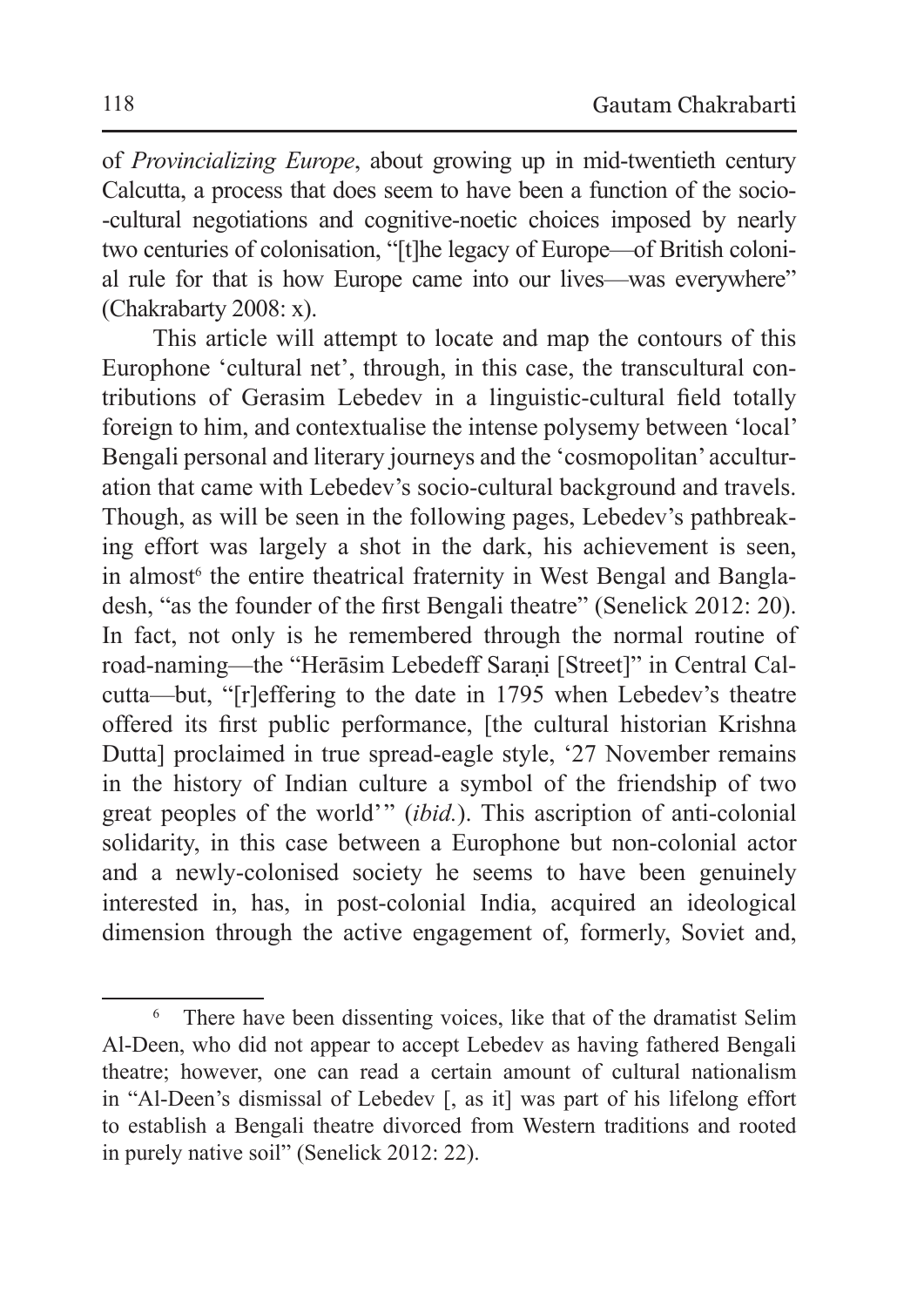nowadays, Russian diplomatic and academic agencies in researching and perpetuating Lebedev's memory in the Bengali-speaking world. However, it does seem, especially when one reads the "Introduction" to Lebedev's *Grammar*, with its often-euphoric estimations of India, that "[h]is aims, consonant with Enlightenment beliefs in natural law and universal goodness, were altruistic and came to grief when pitted against the interests of a foreign power: the East India Company" (*ibid.*).

However, Lebedev's early achievements, both in Calcutta and earlier, while moving up the social ladder in the Russia of the time of Catherine the Great, were not necessarily political or ideological, at least not in terms of being motivated by statist or anti-/colonial persuasions. Though Soviet and contemporary Russian historians, followed by their Bengali colleagues, seem to emphasise Lebedev's undeniably-pro-Indian sensitivity and the, perhaps consequent, bitter disagreements with and even persecution by the British colonial elites as incontrovertible evidence of his political idealism, the initial inspiration behind his maverick travels seems to have been an intense individual quest, informed by the prevailing European *Zeitgeist* that sought empirical knowledge about Asian, especially Indian languages, literatures and culture. As will be seen in the course of the following discussion of his life and achievements, "Lebedev's adventure was a mere blip on the screen of Bengali performance history" (*ibid.*: 28). The argument for a nuanced interest in Lebedev's contributions to the modern Indian stage should, perhaps, take the shape suggested by Laurence Senelick and view the variegated life-story of the former "as an exemplum of the Enlightenment" (*ibid.*), an impressive instance of the Europhone—as Catherine the Great's Russians, undeniably, were or were becoming—'subaltern' connecting with his Indian counterparts and 'superiors' and translocated colonial elites.

Though itwas, apparently, "an isolated venture" (Zbavitel 1976: 222), Lebedev's attempts at kickstarting an indigenous—though intensely transcultural and even experimental—modernity on the Bengali stage represented an overarching Icarian initiative that prefigured and informed later hybridisations and other transcultural experimentation.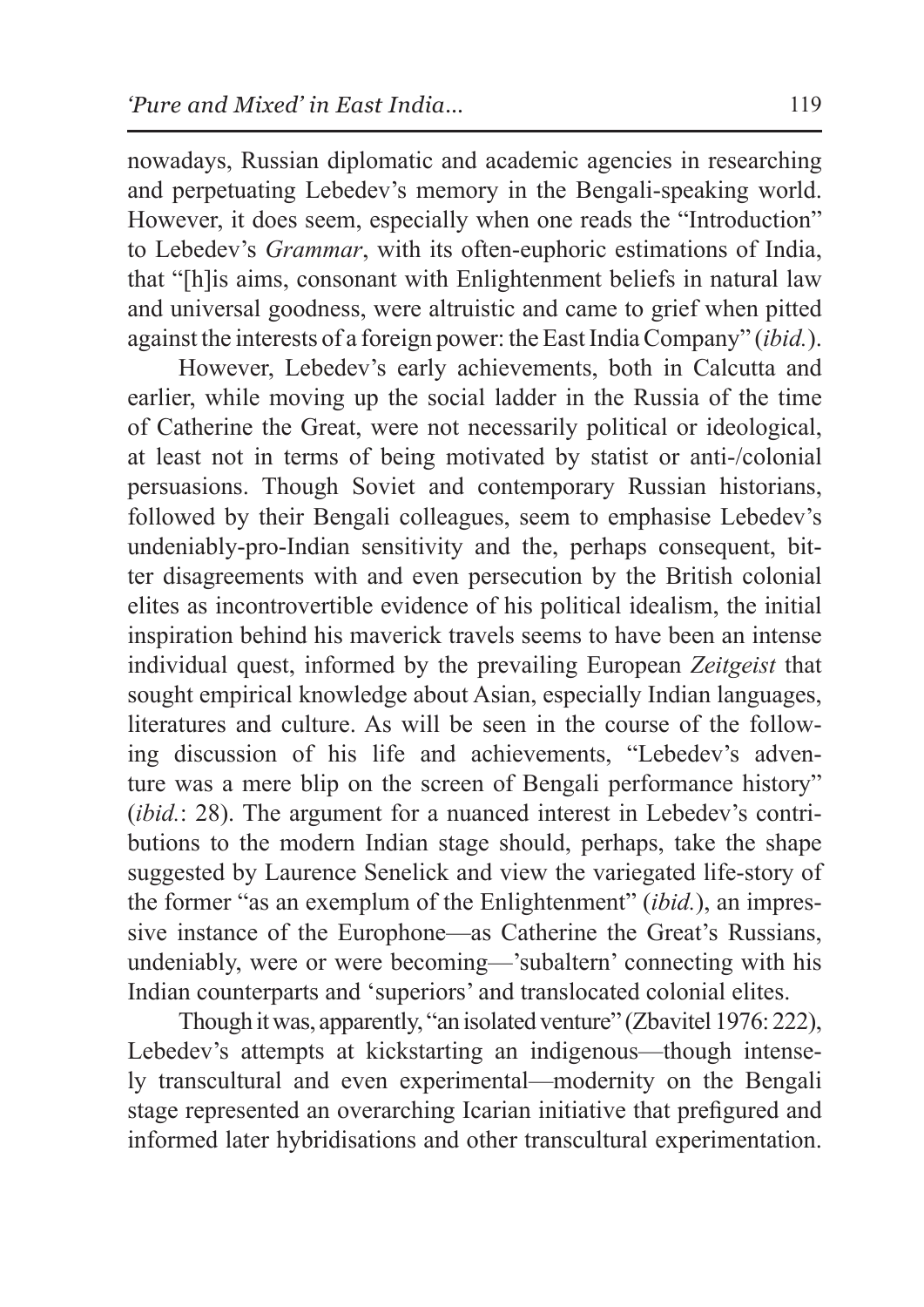"Lebedev's hybrid cultural formations... disrupted this edenic notion [nurtured by the Anglophone elites] of an untainted civilization" (Senelick, *op. cit.*: 26), which was sought by the English—for a time, at least—to be preserved as a sort of civilisational menagerie, both to be ritually-celebrated as a "jewel in the crown"7 and distanced as an alien cultural constellation far removed from and, thus, confounding and incomprehensible to the Anglo-Saxon socio-cultural sensibilities and behavioural codes. Apart from Lebedev's implicit more perceived than actual—challenge to the commercial and political paramountcy of the East India Company, he seems to have broken an un/spoken taboo by attempting to liaise a bridging of Indian and European literary-cultural forms and tropes. This should have upset the various representatives of the Company, which had long regarded its Indian possessions "as a kind of inviolate paradise into which no European culture... should be allowed to penetrate" (Lawson 1993: 129), due to their usual suspicion, which was both ethno-culturally and societally predicated, of such attempted cultural *mélanges*.

Lebedev's life, in fact, seems to have been an often-spontaneous medley of diverse formative influences, sudden leaps of faith, rapid upward mobility in Russian and Anglo-Indian social circles and equally climacteric falls from grace. This makes him an allthe-more endearing representative of post-Enlightenment and post-French-Revolution civility, which sought to accumulate knowledge from all conceivable and reachable parts of the world, through empirical observation and data-collation. The meritocratic notion of terra-mapping as a function of the validity and even desirability of 'superior' analytical frames drawing the image of the world according to its own categorical imperatives led to the expansion of a Eurocentric taxonomy through Russian hegemonic intervention into Central Asia and West European colonialism in large swathes of Africa and Asia. It is against the seeming

<sup>7</sup> *The Jewel in the Crown* (1966) is the first novel of Paul Scott's acclaimed series *Raj Quartet*; it is set in 1942 in a fictional British-held Indian town called Mayapore and was made into a television-series.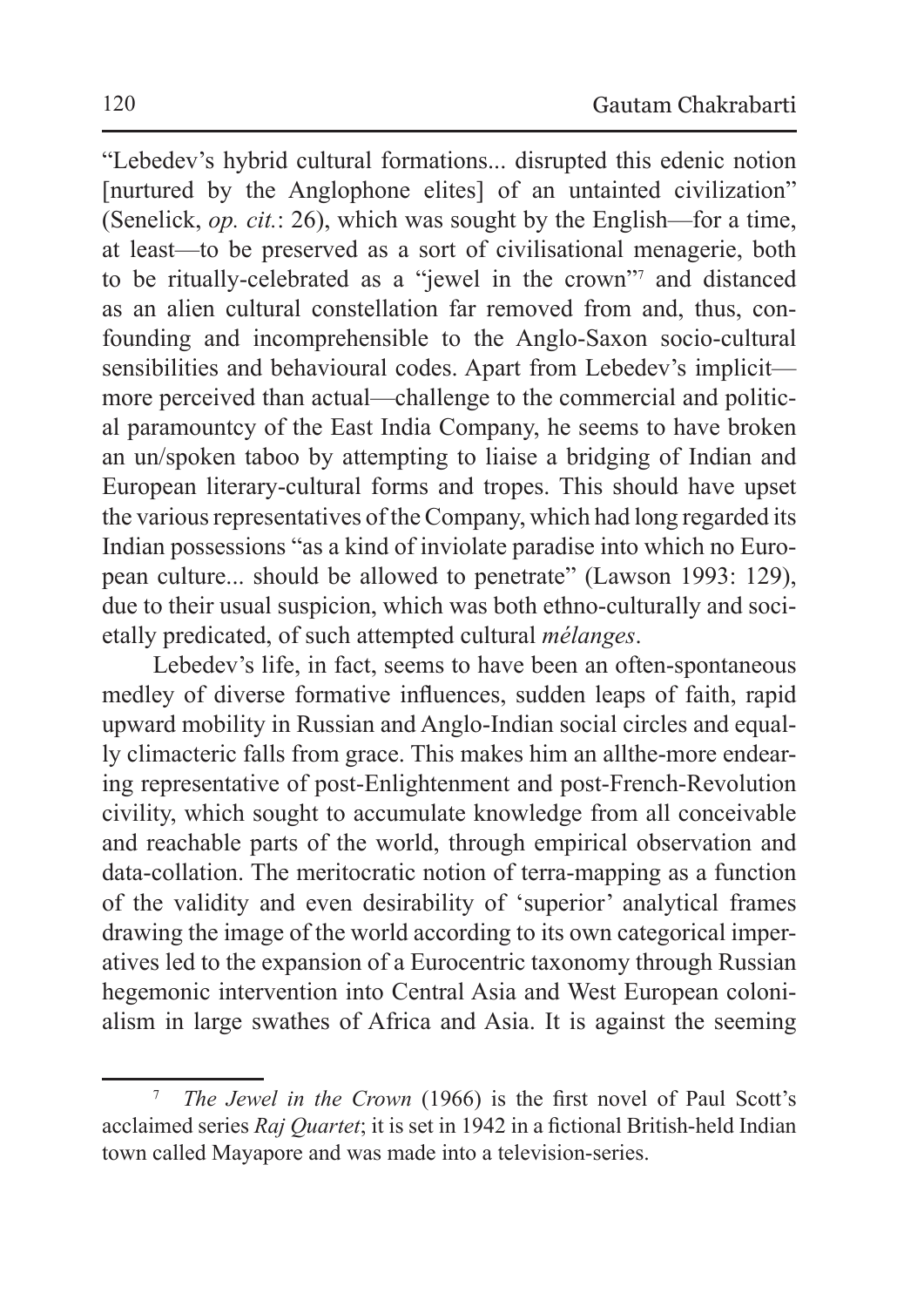neatness of this packaging of the world into zones of influence and/or rule, not always analogous to the afore-mentioned fields of belonging, that a cross-cultural and hybridising figure like Lebedev stands out as a somewhat exceptional interlocutor between the so-called binaries of 'East' and 'West', without, given his exact historical moment, having to struggle against "the fixity and fetishism of identities within the calcification of colonial cultures [and] recommend that 'roots' be struck in the celebratory romance of the past or by homogenizing the history of the present" (Bhabha 2004: 13).

While Lebedev might be said to have romanticised the Indic linguistic and literary-cultural past/s, as accessible to him through the limited tutorial resources of Goloknath Das, his Bengali 'tandem-partner',<sup>8</sup> he does not seem to have attempted to retrogressively configure an entire diachronic narrative, using universalist and homogenising categories. As seen in the often-anecdotal, despite the palpable attempt at being empirically correct and honest, style of his *Grammar*, Lebedev seems to be content with reporting things and phenomena as he saw them, though his vision may have been tinged with the romance of the exotic Orient. This empirically-oriented but emotionally-coloured approach to the Other can even be said to have prefigured or, at least, anticipated Europe's, especially Germany's, own idealising/ed engagement with Indian philosophy and literature not much later. Indeed, it is worth remembering that '[i]n 1805 in St. Petersburg Gerasim Lebedev founded the first Bengal typography in Europe and published the first original work in Russian on India, "An Impartial Contemplation," which, in fact, anticipated Schlegel's theories [as detailed, primarily, in his *On the Indian Language, Literature and Philosophy*]' (Whittaker 1978: 509).

<sup>8</sup> "Lebedev was later to write, [Das] 'was Skilled both in the Bengallie Language and the mixed (Jargon) Hindostanie Dialects grammatically and he understood *tolerably well* also the sacred Shanscrit language' [italics mine]." (Senelick, *op. cit.*: 22)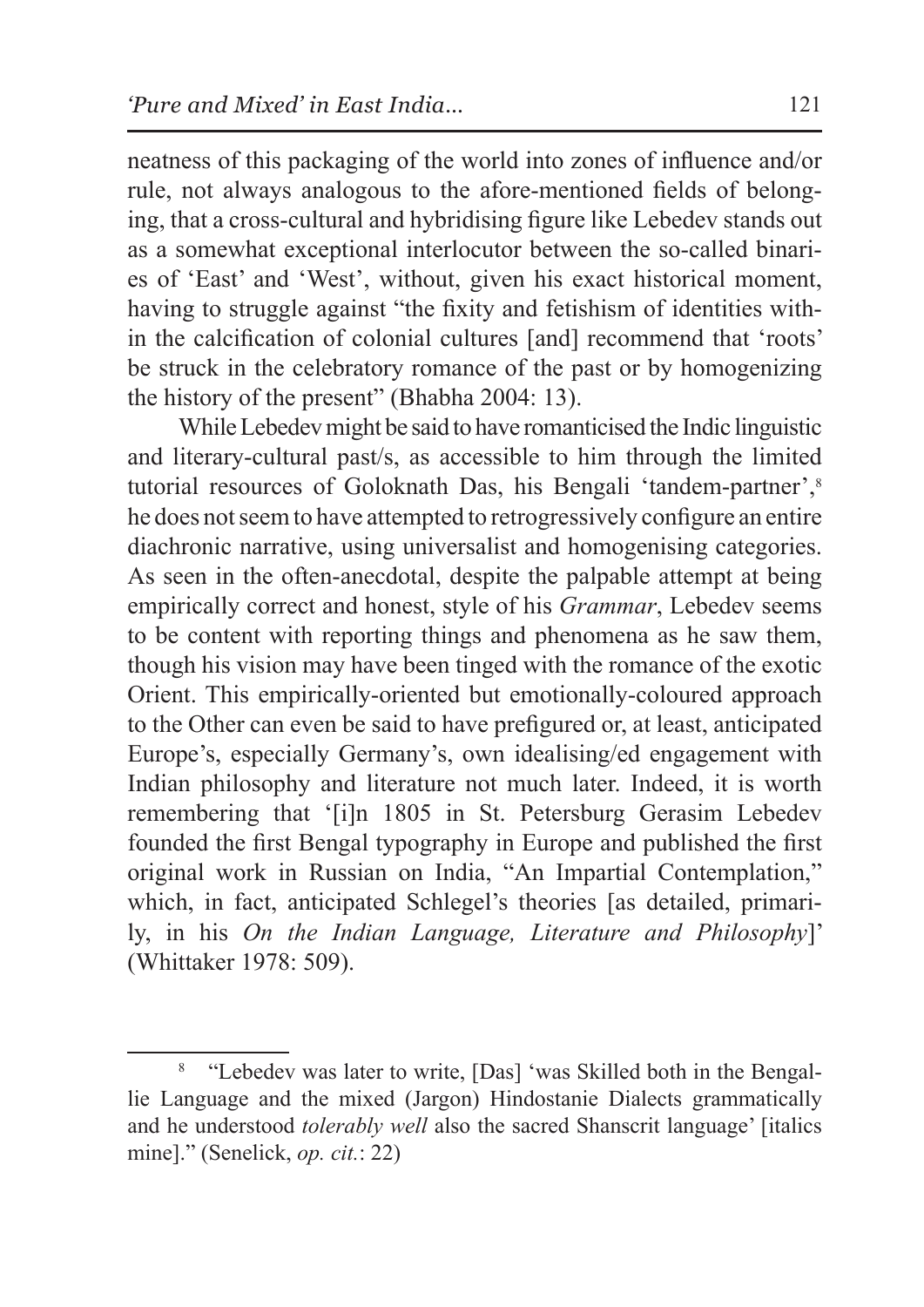In order to retrace the arc of Lebedev's considerable interest in and even, perhaps, fascination with Indian life, languages, literature and drama, it should be useful to discuss his rise from a possible due to the unavailability of a "birth certificate or church register" (Senelick, *op. cit.*: 20)—birth in Yaroslavl, the home of the famous Volkov Theatre,<sup>9</sup> and an intellectually-oppressive paternal injunction against "learning to read and write until he was fifteen" (*ibid.*), through his intellectually-enriching and socially-fortifying stint in St Petersburg, to Calcutta. Despite the absence of any documented record of a meeting between Fyodor Volkov and Lebedev, it is possible that the latter had "attended the barn-like, 1,000-seat Yaroslavl playhouse, whose eclectic repertoire included adaptations of Molière" (*ibid.*: 21). According to Margarita Vanyashova, however, he, "in St Petersburg, became acquainted with Feodor Volkov [and] participated in the performances of Volkov's theatre as well" (Vanyashova 2000). Be that as it may, the big turn in Lebedev's life came at the age of fifteen, when he moved to St Petersburg, accompanying his father, who had joined the choir of the Royal Chapel. This gave the former ample opportunity to study the arts, especially music, and literature to his heart's content and acquire quite a big reputation as "an expert violinist and cellist" (*ibid.*). Being an avid reader, who was able to benefit from the all-pervading enthusiasms of the Enlightenment, not least in the court of Catherine the Great, certainly till the French Revolution, he was apparently buoyed by the revolutionary contempo rary European idea of the universal brotherhood of man and decided to explore it at its source by finding a noble patron, given Catherine's

<sup>9</sup> The first theatre-house in Russia was built in 1750 at Yaroslavl by Fyodor Volkov (1729–63), an actor born into a mercantile family based in Kostroma: it exists and functions till date and was named after its founder in 1911. His radical—for the times—interpretation of classical roles made him famous and he, with his troupe, was invited by Catherine the Great to perform and establish a court theatre in St Petersburg; *cf.* online: http://www. volkovteatr.ru/theatre/history/, accessed 07.01.2014.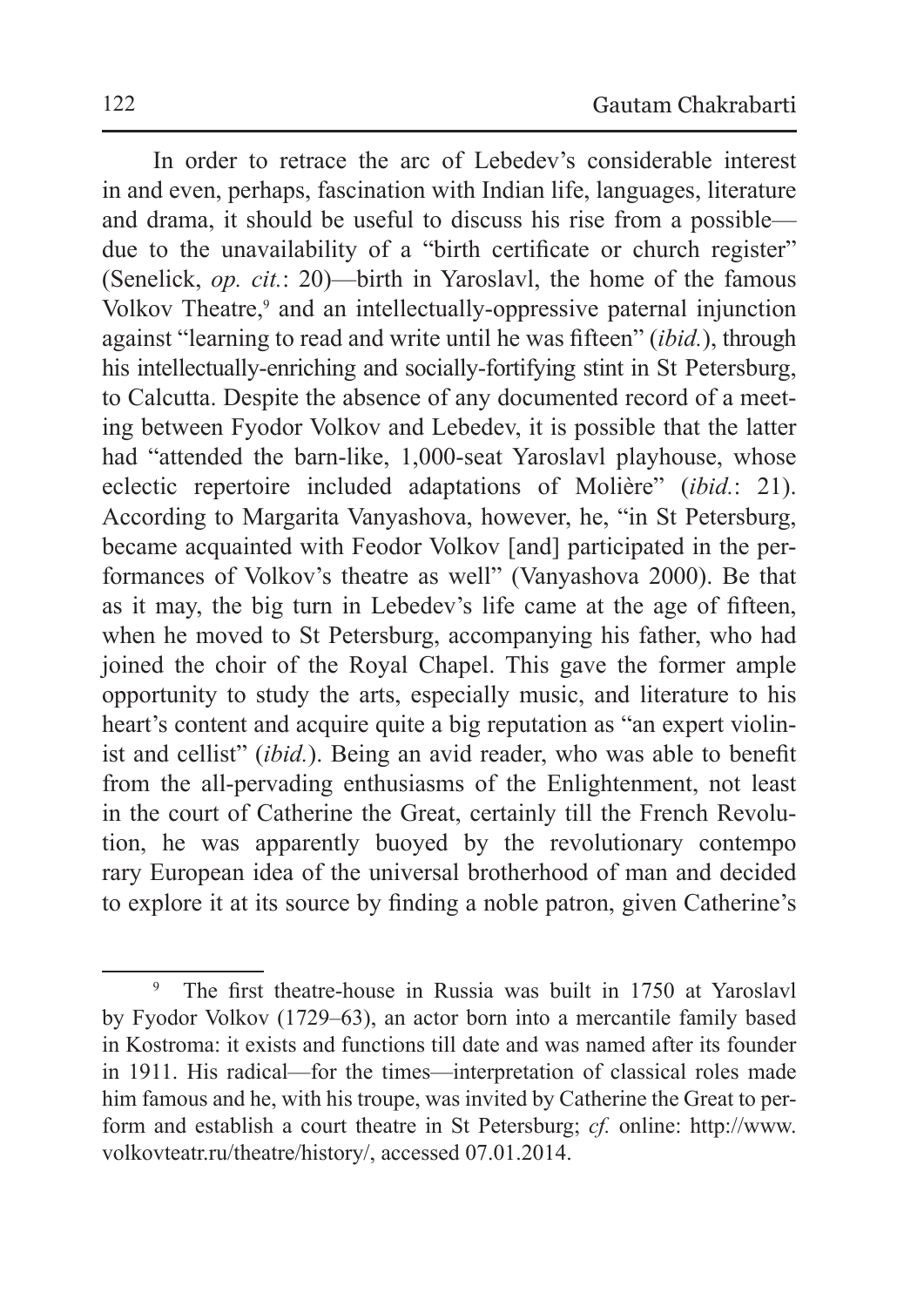releasing of "the hereditary nobility from many of their ceremonial duties, which led to a wave of travel to Europe" (*ibid.*). His search ended with the confidant of the Heir Apparent Prince Paul, Count A. K. Razumovsky, who, in 1777, had been appointed as the Ambassador to Naples. However, in a turn of events that was to prove propitious for Lebedev, the entourage was stuck in Vienna for a year due to the Austro-Prussian War. He was able to benefit from the cultural sophistication of Razumovsky's circle—the latter being a connoisseur of good music and an acquaintance of Haydn, Mozart and, especially, Beethoven—and the Viennese ambience as a whole, and further polish his knowledge and develop his skills and tastes. This experience, including, as he later wrote, his travels "around Europe for five years, performing at courts and learning French" (*ibid.*), helped him in preparing the ground for his visit to India.

As Senelick writes, "[i]n Paris in 1782, [Lebedev] claims, the idea of visiting India first occurred to him: he was influenced by then current concepts that India was the cradle of civilization, that its culture preserved vestiges of these origins, and that Sanskrit was the key to western languages" (*ibid.*). The notion of the ability of Indian philosophy to serve as some sort of a palliative, if not panacea, to the problems of a post-industrial, post-Enlightenment Euro-American world may be, justifiably, traced back to this very idea that motivated Lebedev to attempt to seek the fundamentals of civilisation and culture in early-colonial Calcutta. Not surprisingly, the Indophile savants of the East India Company, Sir William Jones (1746–94) and Sir Charles Wilkins (1749–1836) being foremost among them, had also acted upon a similar impulse and invested a lot of time and energy in attempting to decipher the encrypted—through the ravages of time and distance pathways of commonality between the Europhone linguistic-cultural heritage and the Indic corpus. As will be discussed later, these explorations could only result in tentative approximations and, at times, even rather idiosyncratic leaps of the imagination in attempting to create a bridge between the all-too-palpable chasm between the 'homely' and the 'other'. However, as Bhabha writes, "a bridge where 'presencing'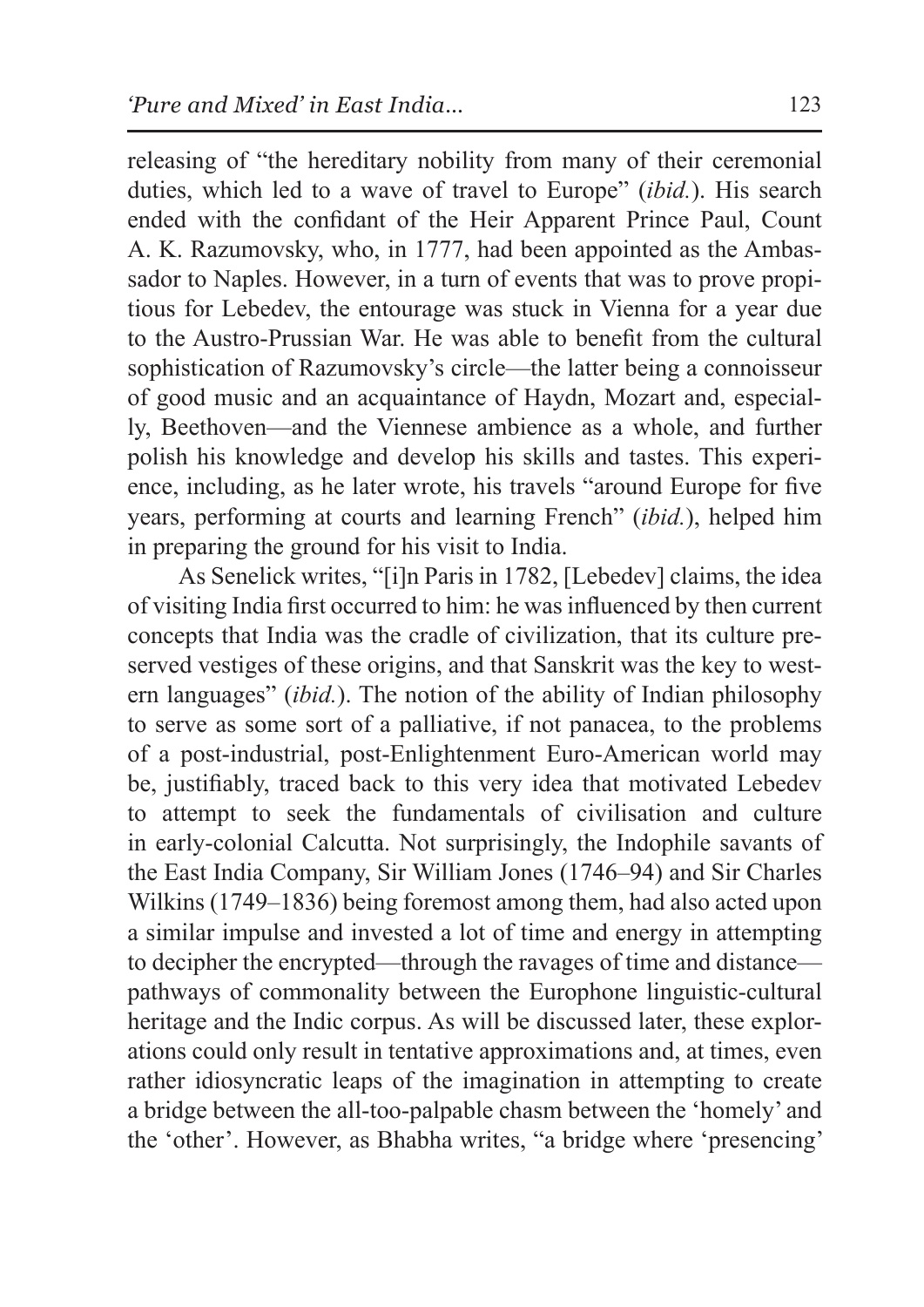begins because it captures something of the estranging sense of the relocation of the home and the world—the unhomeliness—that is the condition of extra-territorial and cross-cultural initiations" (Bhabha, *ibid.*).

Thus, one may argue that, as a cross-cultural and somewhat- -liminal figure, twice- and, perhaps, multiply-removed from the Indian societal, cultural, ideational and political spaces, being a Russian musician from Yaroslavl—as contrasted with the Oxonian background of Jones—Lebedev was the ideal translocated unhomed subject, who was, consequently, able to create a sense/substance of India that locks the estranged civility of himself as the 'Other' to one or more of the regenerative-reflexive possibilities of his host-culture, the 'Home' in this case. As one reads of his adventurous voyage from Paris, through London, to Calcutta, one cannot but wonder if a more productive way of looking at his agency would not be by inverting the "rite of extra-territorial and cross-cultural initiation" (*ibid.*): Lebedev did not discover India, India was discovered to him. His personal and professional vicissitudes and somewhat maverick interventions in his societal-cultural milieu in Calcutta, India, during his regrettably short stay there, make him one of the earliest and most interesting examples of the non-colonial intercultural actors in early-colonial India. At a time that was marked by the burgeoning influence of European cultural tropes and choices in India, especially in the Bengal, Bombay and Madras Presidencies, Lebedev did not merely seek to engage with Indic societal-cultural tropes and their expressions in language and literature. He also attempted to renegotiate their absolute position and relative value in the fast-changing structural hegemonies of discursive colonialism.

Lebedev's way to India was paved by Count Seversky ("the Northern Count"), actually Crown Prince Paul moving under an alias, who arranged to get him to London, given the British ascendance in India, where he was successful in receiving the support of many leading Russian expatriates, including the Ambassador, Count S. R. Vorontsov. With such high-powered patronage, he managed to travel to India and be treated with hospitable kindness and general civility by the British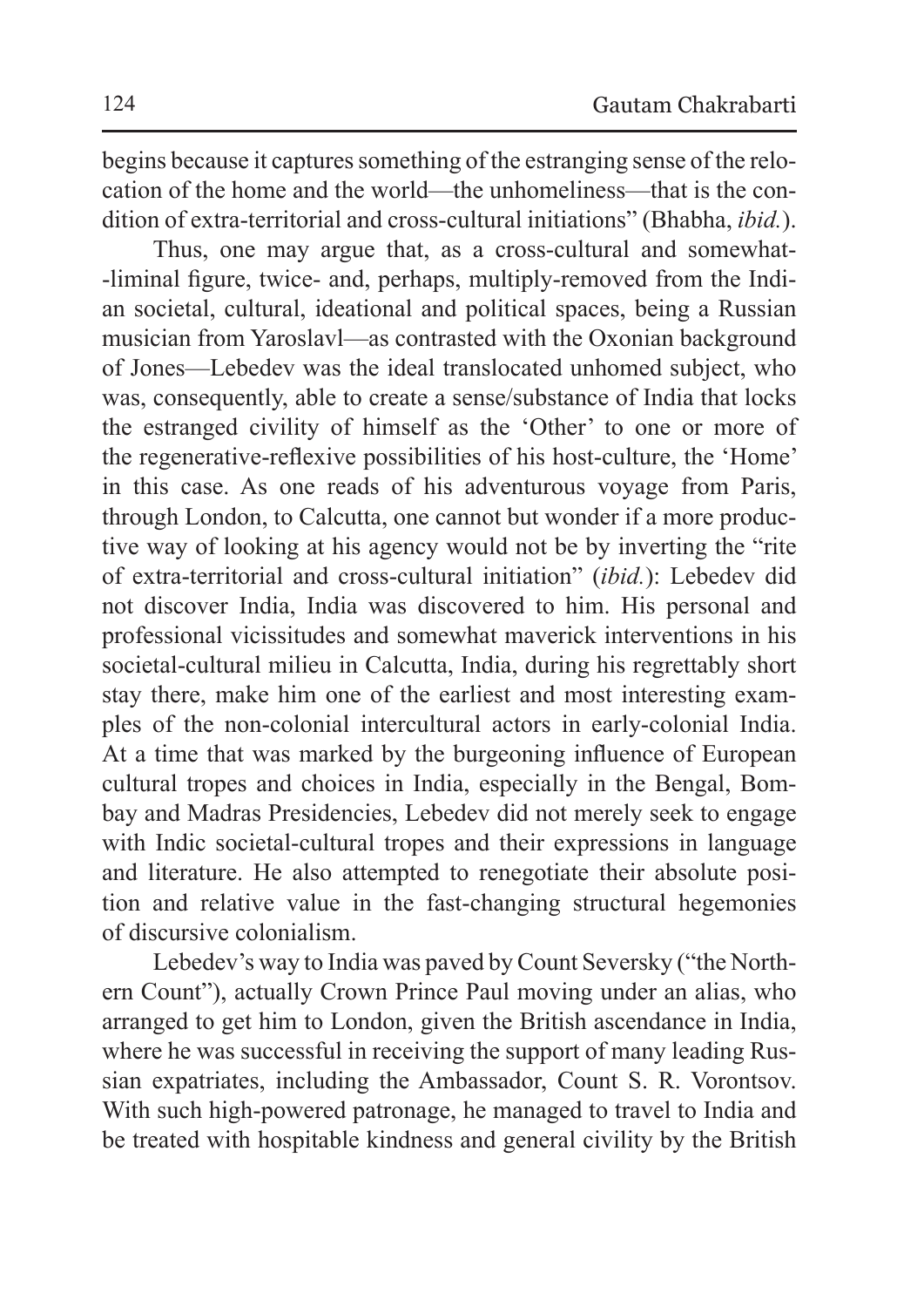colonists and wrote that "[in Calcutta], as in Madras, he was treated by all ranks with the greatest hospitality" (Lebedev, *op. cit.*: iii). In Madras, Lebedev learnt Tamil, becoming almost certainly the first Russian person to have any acquaintance with that most ancient Dravidian language. However, his primary goal "was the study of ancient Indian culture, and for that he needed Sanskrit" (Senelick, *ibid.*), which was difficult for him to acquire in Madras, owing to a paucity of English-speaking Sanskrit-scholars and, perhaps, the relative strictness of Brahminical pedagogical exclusivity in South India as a whole. Hence, Lebedev decided, despite his financial security and social standing in Madras, to move to Calcutta, where the political climate was shifting from that of the dominance of a mercantilistic monopoly that exercised political control to that of "a consolidated colonial regime" (*ibid.*: 22) in the Bengal Presidency, which, after an Act of the British Parliament in 1773, was deemed to be in administrative supervision of the Bombay and Madras presidencies and other British-held territories in India.

It is in Calcutta that he met Goloknath Das, his Bengali tutor and collaborator, who was to not only give Lebedev his idiosyncratic grasp of Bengali, Hindustani and Sanskrit—in that order of expertise—but also facilitate his dramaturgical-theatrical escapades. These two met, however, after a couple of years of fruitless searches by Lebedev to find a Sanskrit-scholar willing to take him on. It was his "Sircar (Steward) [who] introduced to [him] a Bengallie School Master, named Shree *Golocknat-dash*, who was grammatically skilled both in the Bengali language, and the mixed dialects; and also understood well enough the Sanskrit language" (Lebedev, *ibid.*). According to the renowned Bengali educationist and linguist Suniti Kumar Chatterji, Lebedev "was very much under the influence of his informant, Golok Nath Das, who was his friend, philosopher and guide in his linguistic studies as well as in his theatrical ventures. Lebedev, in his enthusiasm for what he considered to be the right way of approach to study Indian languages and Indian culture, seems to have taken for correct whatever he received from this source of his information" (Chatterji 1988: xxvi). Chatterji even goes on to suggest that Lebedev's grammatological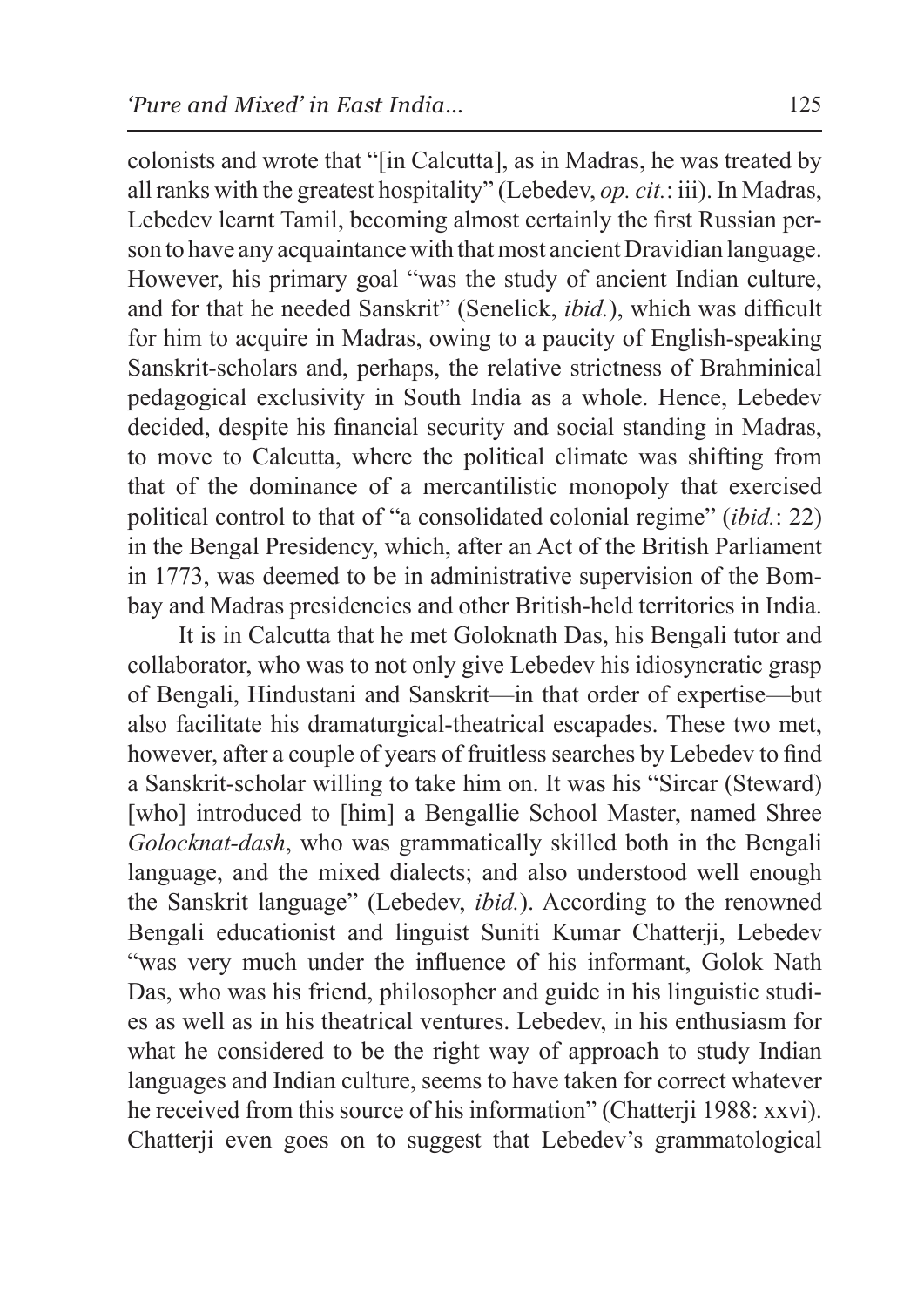intervention in the field of Indian languages and dialects was, primarily, inspired and informed by Das's own thinking: "my own conviction has been that [Lebedev's book] was mainly written by hearsay, and possibly considerable portions of it were written in the Roman script, for his benefit by Golok Nath Das or some other person similarly situated who came to help Lebedev" (*ibid.*: xxvii). This does make it sound as if Das, who, unfortunately, remains a hazy character known only through Lebedev's writings, was the latter's 'native informant' and he not only depended upon him for information and analysis of Indian linguistic-cultural and societal features and phenomena but also for quotidian and practical affairs, as is evident in their cross-cultural collaboration over Lebedev's pioneering theatrical project, which ultimately irked the British.

Indeed, so polyvalent was Lebedev's interculturally-intersubjective foray into the world of Calcutta's Sanskrit and Bengali scholarly practice that his translations of European plays into Bengali, made possible by his painstaking but somewhat rushed study of Sanskrit, Bengali "and the mixed… Hindostanie Dialects grammatically" (Senelick, *op. cit.*: 22) with Goloknath Das. However, given the paucity of scholastic resources of linguistic training—Sanskrit studies being an exclusively-Brahminical domain—Lebedev never quite managed to achieve any degree of mastery in Sanskrit: "he possesses a lexicon of Sanskrit words in Bengali pronunciation" (*ibid.*). He, it does appear, had a rather-voracious appetite for different linguistic registers and other ethnographical subjects, which he pursued through sustained, if somewhat haphazard, translation activities. According to Hayat Mamud, "[i]n Calcutta, he completed the translation of *The Disguise* and *Love is the Best Doctor* into Bangla. ...He also translated into Russian a Bengali verse-epic *Vidyāsundar*, by Bhāratcandra Ray Guṇākar, and wrote his *Memorandum*" (Mamud 1995: 20), selected conversations and a treatise on Bengali arithmetical systems. It should be noted, at this point, that there is a substantial difference in opinion between South Asian scholars about the exact nature of Lebedev's translation of Sir Richard Jodrell's *The Disguise* and Molière's farce *Love is the Best*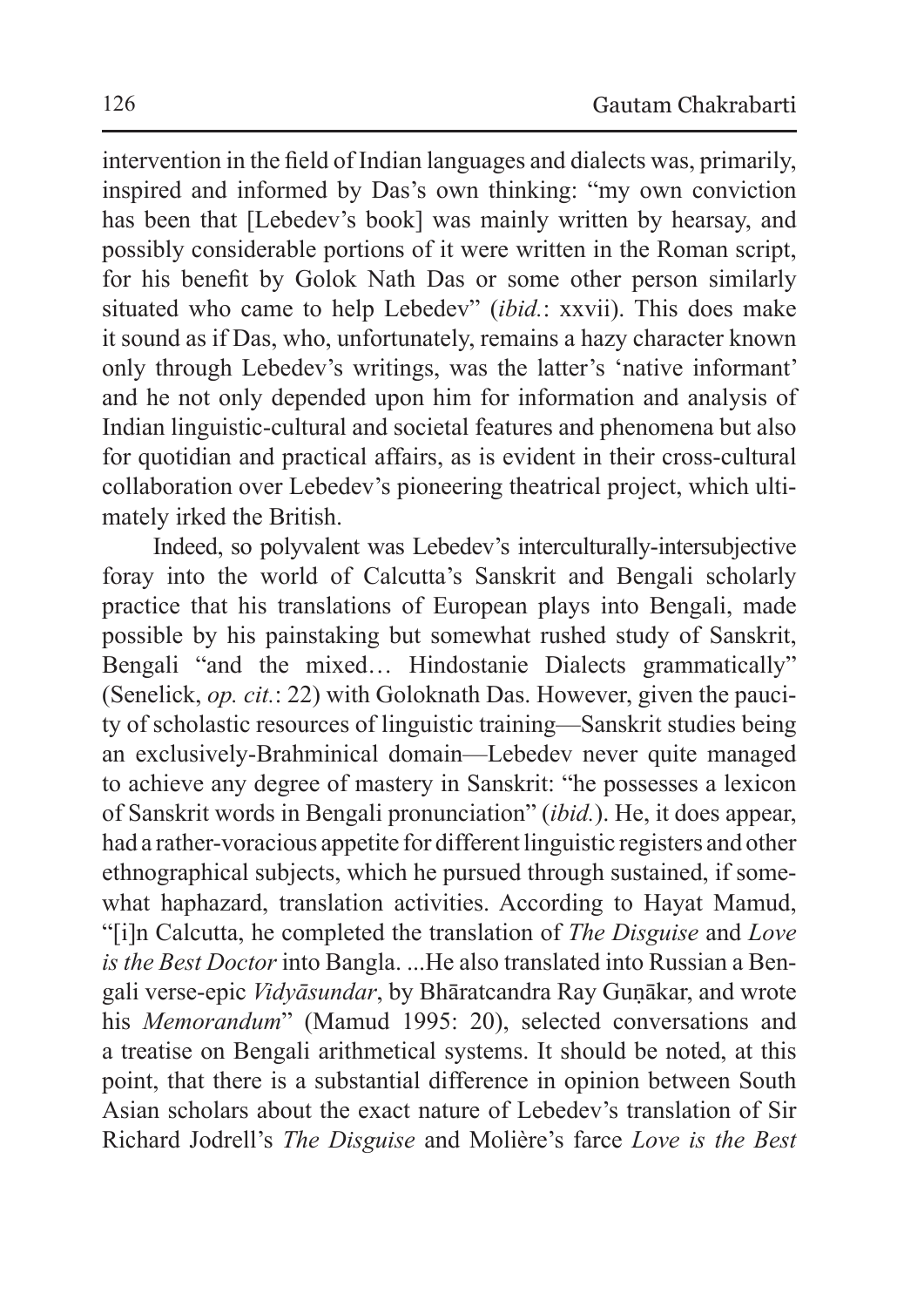*Doctor*, in its unprinted one-act English adaptation "presented at Lincolns Inn Fields in 1734 for the anonymous adaptor's benefit" (Senelick, *op. cit.*: 23). Senelick guesses, not without substance, that "Lebedev was introduced to Jodrell's obscure volume by his brother, Sir Paul Jodrell, who was the physician extraordinary to the Nawab of Arcot". (*Ibid.*) He also posits that Lebedev's French was sufficient to enable him to translate Molière's play directly from the original.

Mamud opines that, "according to Hemendranath Dasgupta, Dr Kazi Din Muhammad, *The Disguise* was totally translated by Lebedev's teacher Golaknath Das. In the opinion of Dr Suniti Kumar Chatterji, it may be possible that Lebedev himself chose the above-mentioned play, but someone else did the translation into Bangla. Dr Sisir Kumar Das opined that Lebedev translated it into Bangla jointly with Goloknath Das. In this respect, Dr Sukumar Sen correctly emphasised that no Bengali translator translated this play, apart from G. S. Lebedev himself, because its linguistic style proved that it was mainly written by a foreigner, not by any Bengali" (Mamud, *op. cit.*: 276–79). Lebedev, in *Grammar*, credits himself with the translation, ascribing only an assessorial and evaluative, perhaps even editorial, role to Indian scholars and experts: "I translated two English dramatic pieces, namely, The Disguise, and Love is the Best Doctor, into the Bengal Language ; … When my translation was finished, I invited several learned Pundits, who perused the work very attentively" (Lebdev, *op. cit.*: vi). He goes on to express his gratitude to Das, "an instructor [he] had the extraordinary good fortune to procure" (*ibid.*), and, it appears from what he wrote, it was the latter who had introduced the idea of staging the play in public: "[a]fter the approbation of the Pundits—*Golucknat-dash*, my Linguist, made me a proposal, 'that if I chose to present this play publicly, he would engage to supply me with actors of both sexes from among the natives'" *(ibid.: vii)*. Lebedev promptly seized upon this idea and, "without delay, solicited the Governor-General—Sir John Shore, …for a regular licence, who granted it to [him] without hesitation" (*ibid.*). He invested a huge amount of his own money and efforts in acquiring and readying the theatrical space, and Das was,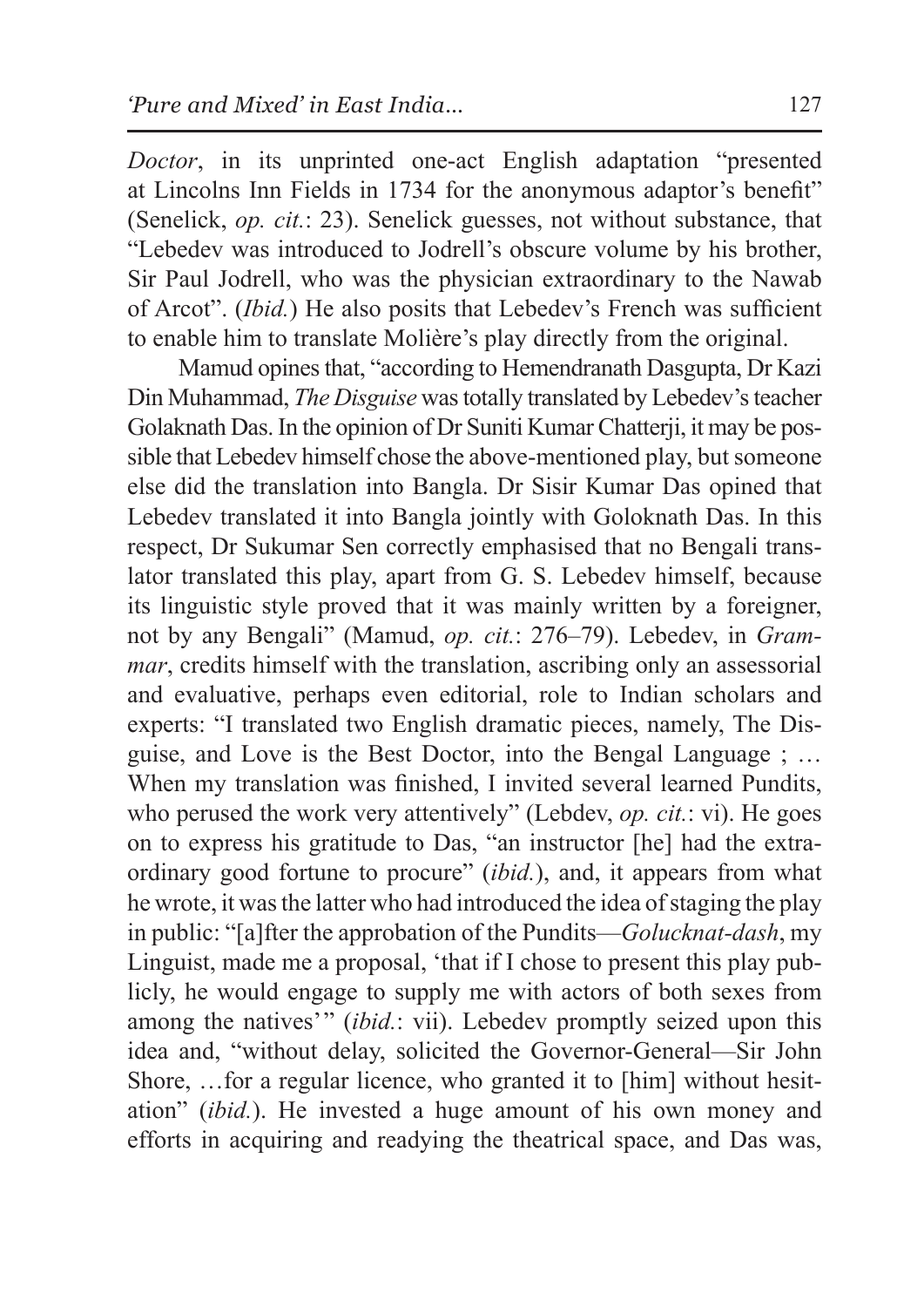all the while, approaching "actors and actresses (the latter a striking novelty)" (Senelick, *op. cit.*: 24). Starting on 1<sup>st</sup> June, 1795, it took three months for the play to be staged, with a motley team of actors and an orchestral accompaniment.

The most radical, perhaps even drastic, intervention that Lebedev made was in the area of dramatic adaptation. He, ultimately, forsook the idea of staging Molìere's play and reduced *The Disguise* to a highly-edited one-act performance, which stressed its farce- and mimicry-based plot-constituents. According to Senelick, while "Soviet scholars suggested that Lebedev was influenced in this by Russian folk drama, …given his long sojourn in Europe, the Viennese *Zauber and the English after-piece"<sup>11</sup> may have been more influen*tial" (*ibid.*). One feels that it is rather difficult and, perhaps, even inconsequential to search for a Russo-European inspiration behind Lebedev's focus on the comic dimensions of his chosen plays, especially as he leaves behind no indication, in his writings, about this. It is,

<sup>10</sup> The Viennese *Zauberstück* (literally, 'piece of magic' in German), also known as *Zauberspiel* (=play of magic), was a theatrical genre which evolved during the Baroque period, that is,primarily in the seventeenth and eighteenth centuries, with ornate stagecraft and complex scenographic strategies. It was characterised by on-stage transformations, the appearances of a *deus ex machina*, trap-doors and other performative spectacles, constituting an approximation to the *Maschinenkomödie* or "machine-play" that saw an extensive and sustained use of stage-machinery. *Cf.*, Weisstein, Gotthilf, "Geschichte der Zauberpossen", *Spemanns goldenes Buch des Theaters*, eds. Rudolph Gnée, Max Grube, Robert Hessen, Paul Lindau, &c., Berlin & Stuttgart: W. Spemann, 1902; this article can be accessed at the URL http://www. internetloge.de/arst/zauberpossen.pdf, accessed 30.09.2015. 11 The English "after-piece", "an audience favourite, was a chaotic

farce" (Banham 2000: 696) that was, in the form of a one-act miniature-play or musical composition, added to a—usually tragic—play to effect a comic, even farcical relief; it was quite popular in the eighteenth and nineteenth centuries. It nuanced the audience-involvement in and around the central tragic narrative by producing a tension-relieving and lightening effect, usually after or towards the end of the primary theatrical entertainment.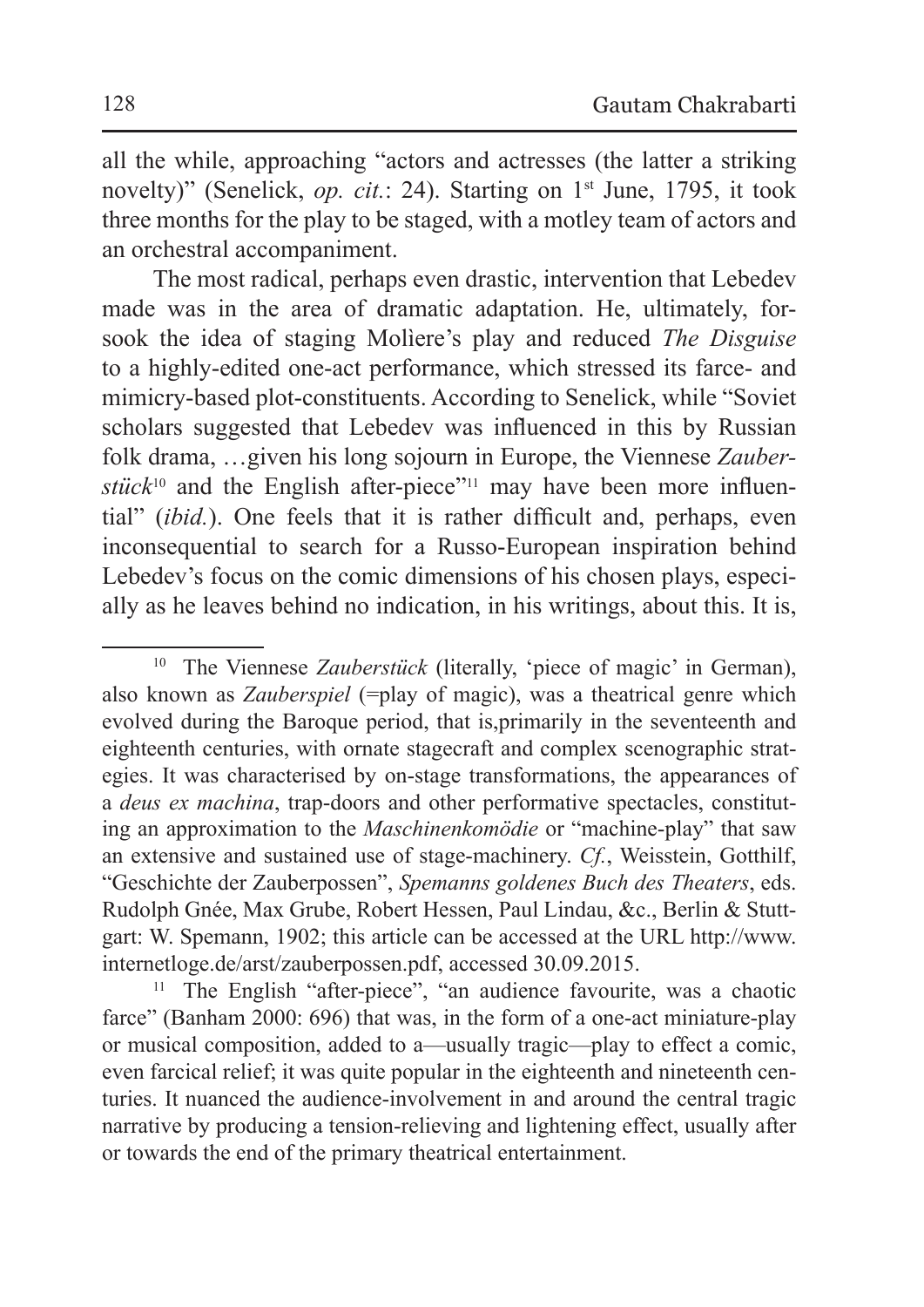however, clear that he chose the comic aspects of the plays keeping in mind the responses of the Bengali scholars who had, earlier, reviewed his translation-adaptations. According to him, in *Grammar*, "Indians preferred mimicry and drollery to plain grave solid sense, however purely expressed" (Lebedev, *op. cit.*: vi). He further observed, keeping in mind the responses of the scholars, that Indian audiences were most likely to be swayed by scenes focussing on the comic and the ferocious. This may be linked—especially as he had translated an important early-modern Bengali epic poem into Russian and, hence, may be safely assumed to have been fairly conversant with the psycho-emotional tropes and categories of aesthetic appreciation of literary-cultural texts and other artefacts, namely, the *rasa*s to his familiarity with the nature of the affect as envisioned in India. While there appears to be scarce discussion, in his works and papers, of the *rasa*s, it may be argued that he would have found it difficult to translate the texts he had, with their significant poetic complexities, without any knowledge of the subject.

 The theatrical location of *The Disguise* was Spain, though Lebedev effected a transformation of Jodrell's Madrid and Seville to British Calcutta and the flamboyant Lucknow of the Nawabs of Awadh ('Oudh', as the British spelt it). The names of the characters were Indianised, with "Don Luis bec[oming] Bkholonat Babu, and Bernardo bec[oming] Ramshontosh" (Senelick, *ibid.*). It is interesting, given the cross-dressing and, thus, 'feigning' element of the plot—the female lead dissimulates as a young man-servant—that there did not appear to be a public outcry against an Indian actress not only appearing on a public stage but also inverting gender roles. This may or may not have had much to do with the audience, which, given the relatively high ticket prices, was restricted to the upper-middle classes and the aristocracy of Bengali society. Hence, for them, the "steep" ticket prices—"eight rupees for boxes and pit, four rupees for the gallery", for the premier on  $27<sup>th</sup>$  November, 1795, and a limited-subscription "'One Gold Mohur a ticket'" (*ibid.*) for the second show—were not a dampener in the least. According to Senelick, "[a]s the high prices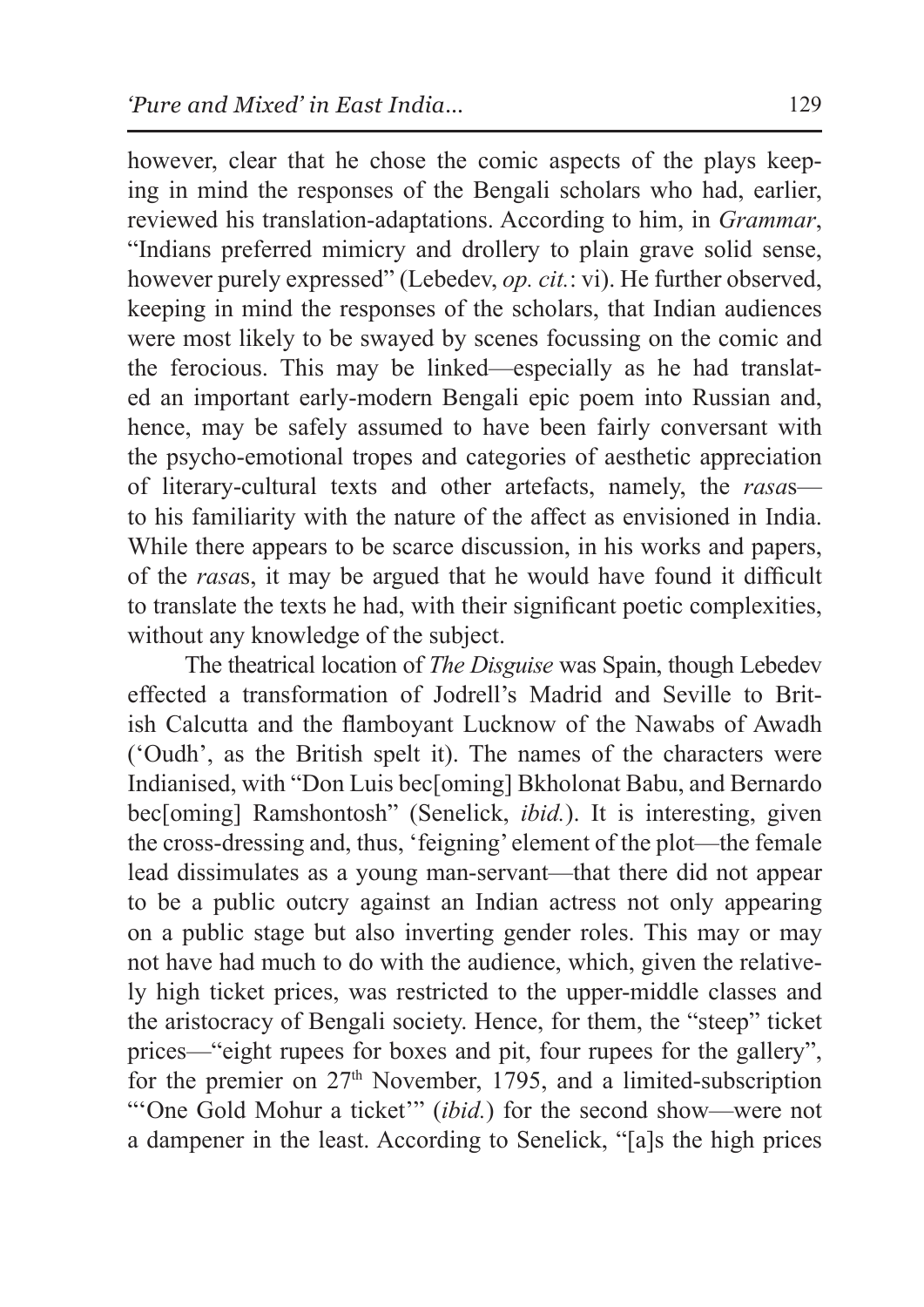imply, Lebedev was not drawing on folk traditions in his performances" (Senelick, *ibid.*). However, this does not quite follow automatically from the fact of the high ticket prices, as the elite audience was quite acquainted with and even appreciative of low-brow genres of theatre and other modes entertainment, like the popular—especially in rural and semi-urban areas—genre of travelling operatic entertainments called the  $i\bar{a}tr\bar{a}$ : "[i]n the 19<sup>th</sup> century, amateurs, mostly the sons of the bourgeois of Calcutta, developed their own [*jātrā*] groups and chose secular themes for their subject matter rather than traditional religious fare" (Brandon 2002: 89).

Thus, it stands to reason that Lebedev need not have been completely uninformed of and uninterested in the popular and folk idioms of Indian theatre. Although Senelick, referring to the work of Rakesh H. Solomon and A. B. Davidson and I. I. Filatova, maintains that Lebedev's upperclass, bourgeois-intelligentsia audience "despised popular art as vulgar and degenerate, fit only for the lower orders" (*ibid.*), the reality was far from being so binary. It should be more useful to view Lebedev's efforts, like those of the Belgāchiā Theatre that was established later on in the 19<sup>th</sup> century, as attempts to create a composite, syncretic, self-reflexive and integrative cultural hybrid that would be up to the task of accommodating Indian literary-dramatic traditions within the altered societal-cultural realities of colonialism and advancing modernity. This becomes clearer when one looks at the second and planned third performances of Lebedev's play. The second staging, on 21st March, 1796, was more impressive than the first, with *Kālpanik Śaṁbadal—*the Bangla title for *The Disguise—*being expanded to its original scheme of three acts. Buoyed by this heartening success, he made rather grandiose plans for the third performance. The entire house was to be reserved for the non-European subscribers, who were going to be treated to a visual treat, in terms of Charles Dibdin's musical play *The Deserter* (1773), in Bangla translation: "[i]tself an adaptation from Sedaine with music by Philidor, [and] one of the most popular proto-operettas on the English stage, requiring skilled singers and actors". (*ibid.*). In order to realise this grand project, he sought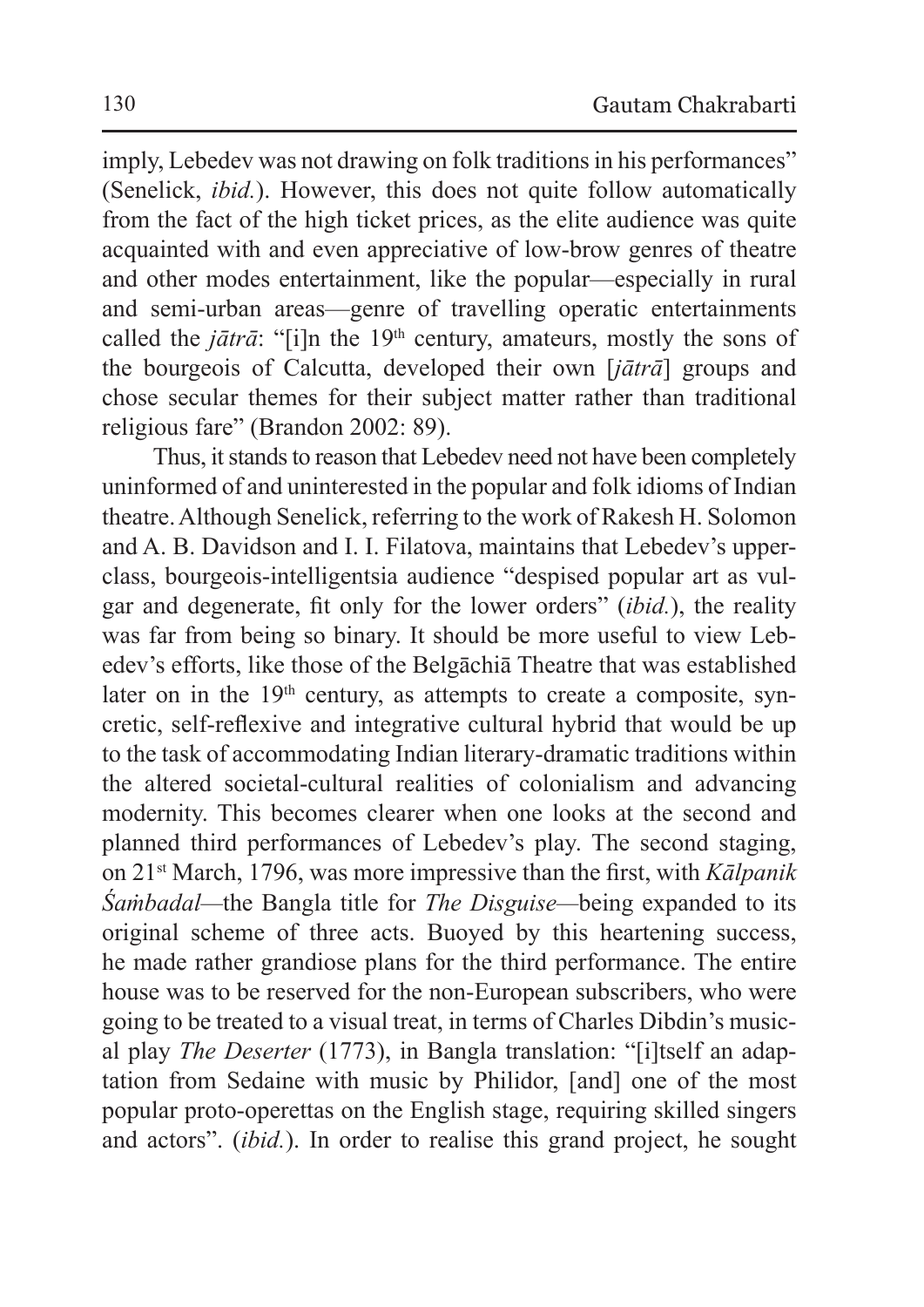a full theatrical licence, which would permit him to stage plays in both English and Bangla, and also a professional scene-painter—a search that brought him in contact with his nemesis, one Joseph Battle, "a counting-house clerk who purported to have served as a scenepainter" (*ibid.*) with a rival British theatre-establishment—and, thereby, initiated a series of events that were to lead to his sustained persecution by different levels of British society and colonial officialdom in Calcutta and force him to leave the country in serious distress. He had, through his intercultural enthusiasms and maverick attempts at cross-cultural synthesis, aroused British antagonism, by increasing their insecurities *vis-à-vis* the indigenous elites, and brought about his persecution, downfall and hasty retreat from India. While it is not within the purview of this essay to discuss the exact reasons for and the course of Lebedev's downfall within the European societal milieu of Calcutta, it ought to be noted that his was the first concrete and successful, if short-lived, effort to launch and maintain an Indian theatreestablishment that sought to work with Indian languages in presenting intercultural and international stage-productions. Howsoever macaronic and transitory it might have been, it was not until the advent of the Belgāchiā Theatre, in the middle of the  $19<sup>th</sup>$  century, that such a cultural experiment—though nuanced in a much more indigenous and, perhaps, less manifestly-hybrid manner—was to achieve any success on the literary-cultural landscape of colonial Calcutta.

## **Bibliography:**

- Banham, M. 2000. *The Cambridge Guide to Theatre*. Cambridge: Cambridge University Press.
- Brandon, J. R. 2002. *TheCambridge Guide toAsian Theatre*. Cambridge:Cambridge University Press.
- Bhabha, H. K. 2004. *The Location of Culture*. Oxford: Routledge.
- Chakrabarti, A. K. 1989. *Bhāratpremik Liyebedeph* (*Lebedev: a Lover of India*). **Calcutta**